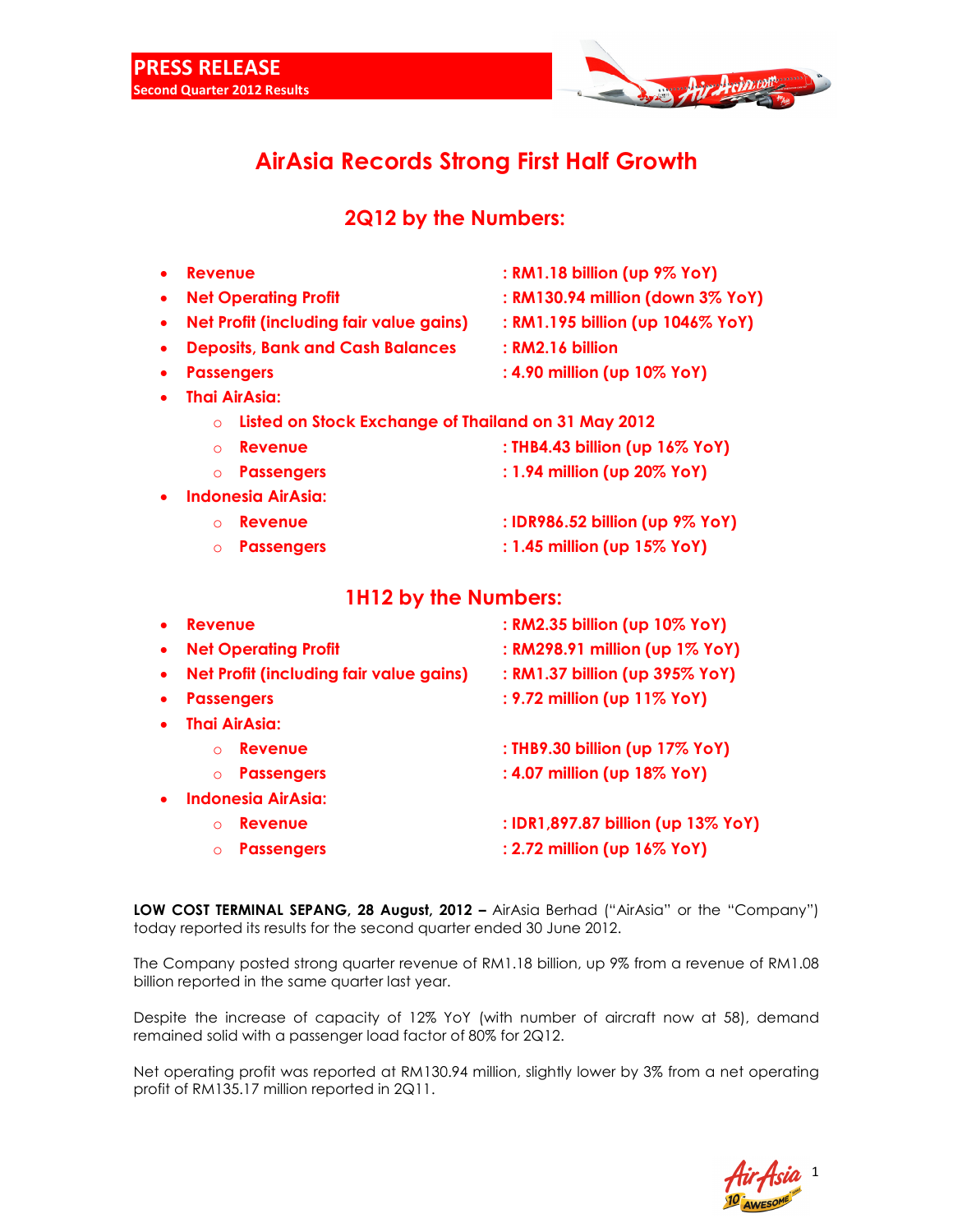

AirAsia CEO, Aireen Omar said "Despite the majority of airlines losing money or severely behind in their earnings, AirAsia has continued to outperform each quarter by posting healthy profits with the year to date average fuel price up 4% YoY".

She also emphasised, "Our cash position remains strong with RM2.16 billion in cash and bank balances, net gearing remained low at 1.10 times whilst our EBITDAR and EBIT margins were 32% and 17% respectively".

Aireen also pointed out that the company now recognised profit from Thai AirAsia of RM11.9 million and Asian Aviation Centre of Excellence of RM2.2 million, "this is yet another affirmation of what we have always maintained that our affiliates and adjacency business will contribute healthily to our bottom line whilst not including Indonesia AirAsia, Philippines AirAsia, AirAsia Japan and AirAsia Expedia which are still posting losses. Eventually when they grow to a larger scale, the Company can stand to benefit larger contribution to the bottom line".

Cost, measured by cost per available seat per kilometer ("CASK") was reported at 13.86 sen, an increase of 3% YoY and CASK, ex-fuel, stood at 7.02 sen, an increase of 6% YoY. Since the second quarter last year, the Company financed 9 out of 14 aircraft through sale-andleaseback and operating lease, thus increasing the aircraft operating lease expense by 147% YoY.

Aireen further said "This quarter saw our RASK unchanged mainly due to the drop in our ancillary income per passenger spent from RM45 to RM37 YoY. This was due mainly to our experiment on our baggage pricing of which did not work. As the prices did not push demand higher as we envisioned, management then decided to reinstate the previous prices. Overall ticket demand also remained high despite an increase in average fare of 8% YoY and capacity increase of 12% YoY".

Thai AirAsia posted revenue of THB4.43 billion, recording a growth of 16% YoY attributed to higher passenger volume from introducing new routes. Thai AirAsia achieved a net profit of THB245.79million in 2Q12, compared to a net profit of THB328.08 million in 2Q11. Load factor for the quarter was reported 79%. All this was on the back of its successful listing on the Stock Exchange of Thailand via its holding company, Asia Aviation Limited on 31 May 2012.

As for Indonesia AirAsia, the affiliate recorded revenue of IDR986.52 million 2Q12, 9% higher as compared to the IDR901.82 billion achieved in 2Q11. This was attributed to higher passenger volume which rose 15% YoY.

## **Outlook**

On the outlook for the rest of 2012, Aireen highlighted that AirAsia is on course for another good year in terms of performance. She said, "Based on forward bookings, demand remain positive as the Eid ul-Fitr period will push for strong load factors in 3Q12, and positioning itself for a seasonally strong quarter. We expect to launch more exciting new routes and increase frequencies on few routes within Asean in the second half of the year. This will be supported by the deliveries of 13 (as of date) brand new A320s to be distributed among the five entities. To cater for the high demand traffic throughout the region, AirAsia has brought forward additional aircraft in 2013 and 2014 bringing the total number of aircraft to 21 and 24 respectively".

On fuel prices, Aireen said, "We are constantly monitoring the situation and aim to match our hedges against forward bookings. We will not hesitate to add to our hedges if we perceive an opportunity".

2